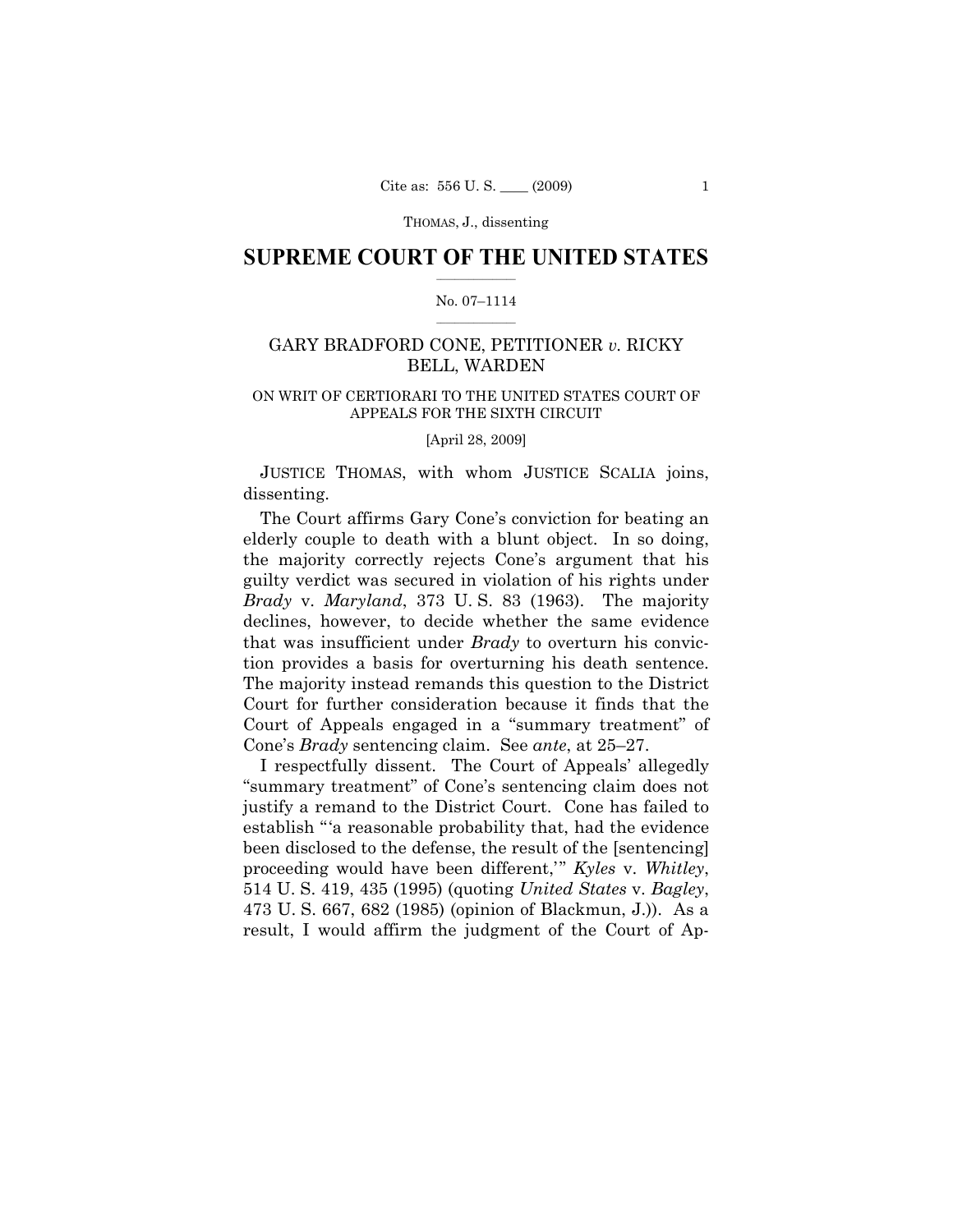peals. 1

——————

I

 This case arises from a crime spree 28 years ago that began with Cone's robbery of a jewelry store in Memphis, Tennessee, and concluded with his robbery of a drugstore in Pompano Beach, Florida. Along the way, Cone shot a police officer and a bystander while trying to escape the first robbery, attempted to shoot another man in a failed carjacking attempt, unsuccessfully tried to force his way into a woman's apartment at gunpoint, and murdered 93 year-old Shipley Todd and his 79-year-old wife, Cleopatra. When he was tried on two counts of first-degree murder in 1982, Cone's sole defense was that he did not have the requisite intent to commit first-degree murder because he was in the grip of a chronic amphetamine psychosis. The jury rejected the defense and convicted Cone of both murders.

 At sentencing, the Tennessee jury found beyond a reasonable doubt that four statutory aggravating factors applied to Cone's offense: (1) Cone had been convicted of one or more previous felonies involving the use or threat of violence; (2) he had knowingly created a great risk of death to two or more persons other than the victim during his act of murder; (3) the murder was especially heinous, atrocious or cruel in that it involved torture or depravity of mind; and (4) the murder was committed for the purpose of avoiding a lawful arrest. Tr. 2151–2152 (Apr. 23, 1982); see also *State* v. *Cone*, 665 S. W. 2d 87, 94–96 (Tenn.

<sup>&</sup>lt;sup>1</sup> Because I would affirm on the basis of the Court of Appeals' alternative holding below, I do not reach the issues of procedural default resolved by the majority. See *United States* v. *Atlantic Research Corp.*, 551 U. S. 128, 141, n. 8 (2007); *Ayotte* v. *Planned Parenthood of Northern New Eng.*, 546 U. S. 320, 332 (2006); *Ardestani* v. *INS*, 502 U. S. 129, 139 (1991).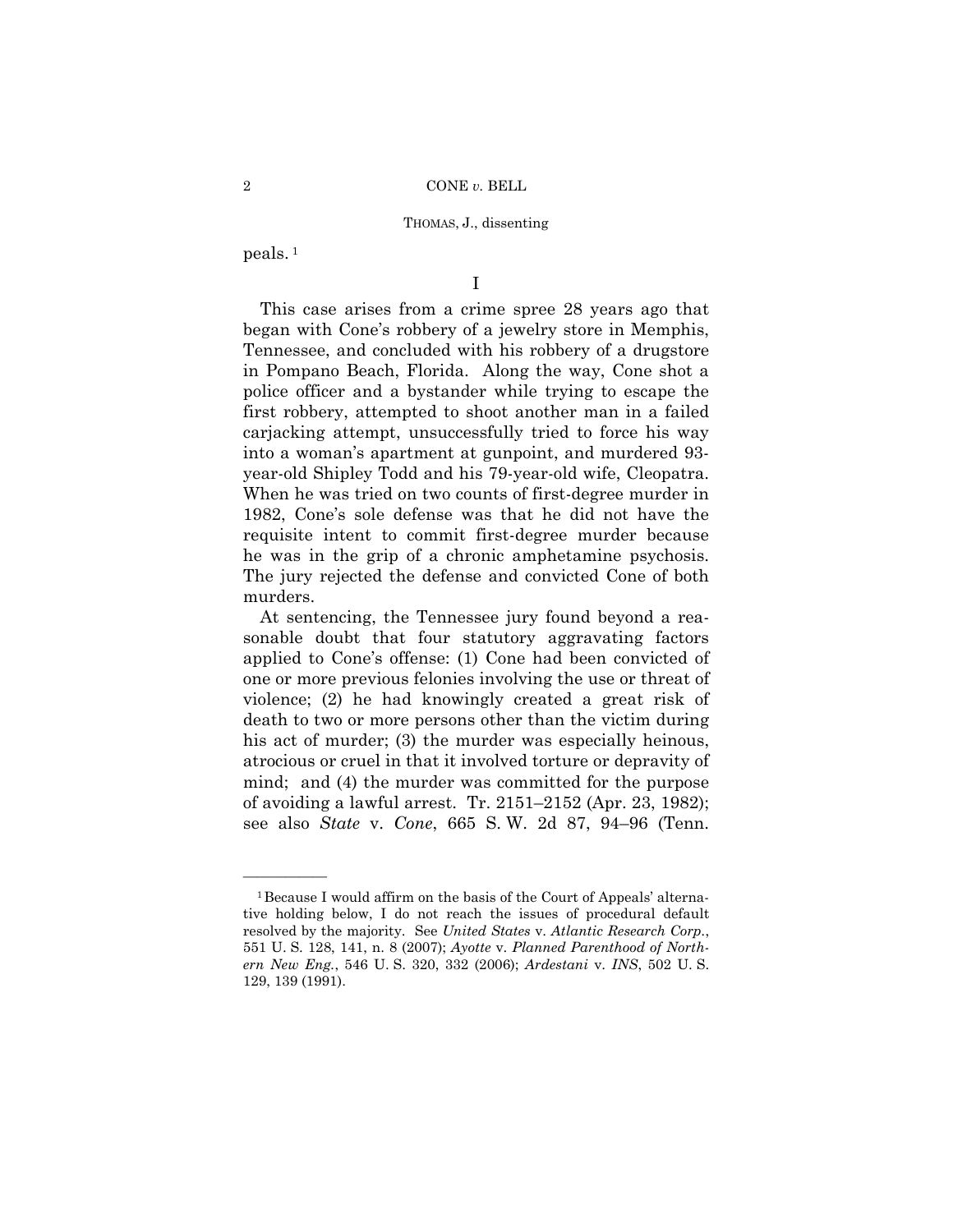1984). Tenn. Code Ann. §39–2-203(i) (1982).2 Cone argued to the jury at sentencing that his "capacity . . . to appreciate the wrongfulness of his conduct or to conform his conduct to the requirements of the law was substantially impaired as a result of mental disease or defect or intoxication which was insufficient to establish a defense to the crime but which substantially affected his judgment." See §39–2-203(j)(8). But the jury found that neither this, nor any other mitigating factor, outweighed the aggravating factors. The jury, as required by Tennessee law, unanimously sentenced Cone to death. See §39–2-  $203(g)$ .

 For almost three decades, Cone's case has traveled through the Tennessee and federal courts. This Court has twice reversed decisions from the Court of Appeals that invalidated Cone's conviction and sentence. See *Bell* v. *Cone*, 535 U. S. 685 (2002); *Bell* v. *Cone*, 543 U. S. 447 (2005) *(per curiam)*. On remand from this Court's latest decision, the Court of Appeals directly considered whether a handful of police reports, law enforcement bulletins, and notes that were allegedly withheld from Cone's trial attorneys could have changed the result of Cone's trial or sentencing. And, for the second time, the Court of Appeals held that there was not a "'reasonable probability'" that the evidence would have altered the jury's conclusion "that Cone's prior drug use did not vitiate his specific intent to murder his victims and did not mitigate his culpability sufficient to avoid the death sentence." 492 F. 3d 743, 757 (CA6 2007). The Court of Appeals, therefore, held that neither Cone's conviction nor his sentence was invalid.

<sup>2</sup>The Tennessee Supreme Court later concluded that the record in Cone's case was doubtful as to evidence supporting the second circumstance given the lapse in time between the initial events of the escape and the Todd murders. *Cone*, 665 S. W. 2d, at 95. The court, however, determined that the existence of the other three factors rendered any possible error in this factor harmless beyond a reasonable doubt. *Ibid*.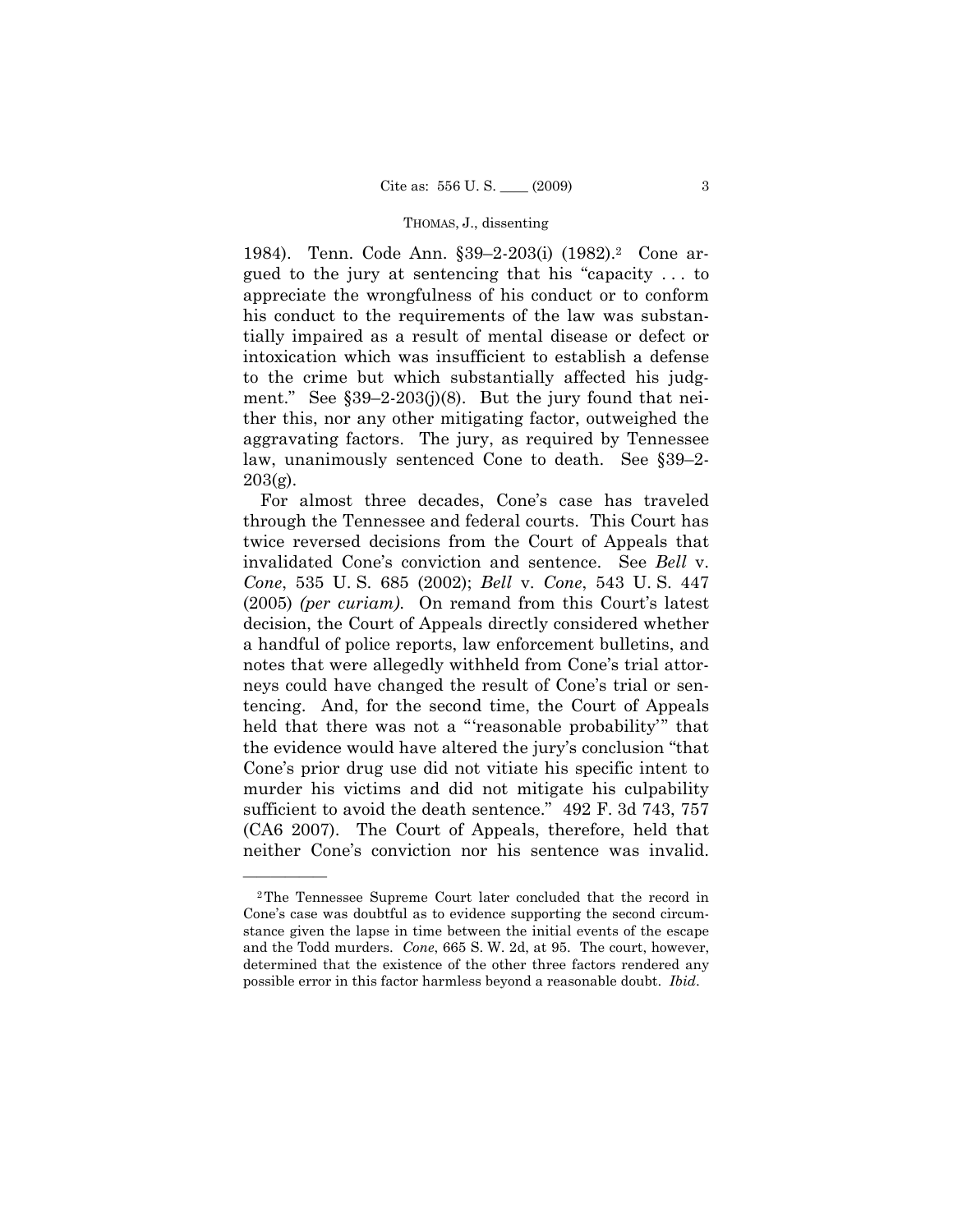See *ibid.; Cone* v. *Bell*, 243 F. 3d 961, 968 (CA6 2001). We should affirm the Court of Appeals and put an end to this litigation.

# II

 According to the majority, the Court of Appeals' decision affirming Cone's death sentence is too "summary," *ante*, at 25, and the facts are such that, on further examination, Cone "might" be able to demonstrate that it is "possible" that the contested evidence would have persuaded the jury to spare his life, *ante,* at 25–26. On this reasoning, the majority remands the case directly to the District Court for "full consideration [of] the merits of Cone's [sentencing] claim." *Ante,* at 27.I disagree on all counts. Remanding the sentencing issue to the District Court is an "unusual step" for this Court to take. *House* v. *Bell*, 547 U. S. 518, 557 (2006) (ROBERTS, C. J., concurring in judgment in part and dissenting in part). Furthermore, in this case, it is a step that is legally and factually unjustified. There is not "'a reasonable probability that, had the evidence been disclosed to the defense, the result of the proceeding would have been different.'" *Kyles*, 514 U. S., at 433–434 (quoting *Bagley*, 473 U. S., at 682 (opinion of Blackmun, J.)).

## A

 The majority's criticism of the Court of Appeals' allegedly "summary treatment" of the sentencing question is misplaced. Before the Court of Appeals, Cone dedicated eight pages of his opening brief to arguing that the implicated evidence was material to his guilt or innocence, but spent only one paragraph arguing its materiality to his death sentence. See Brief for Appellant in No. 99–5279 (CA6), pp. 40–48. The Court of Appeals' focus on the guilt phase, rather than the sentencing phase, simply followed Cone's lead. See 492 F. 3d, at 755 ("In his most recent brief, claiming that his receiving the withheld evidence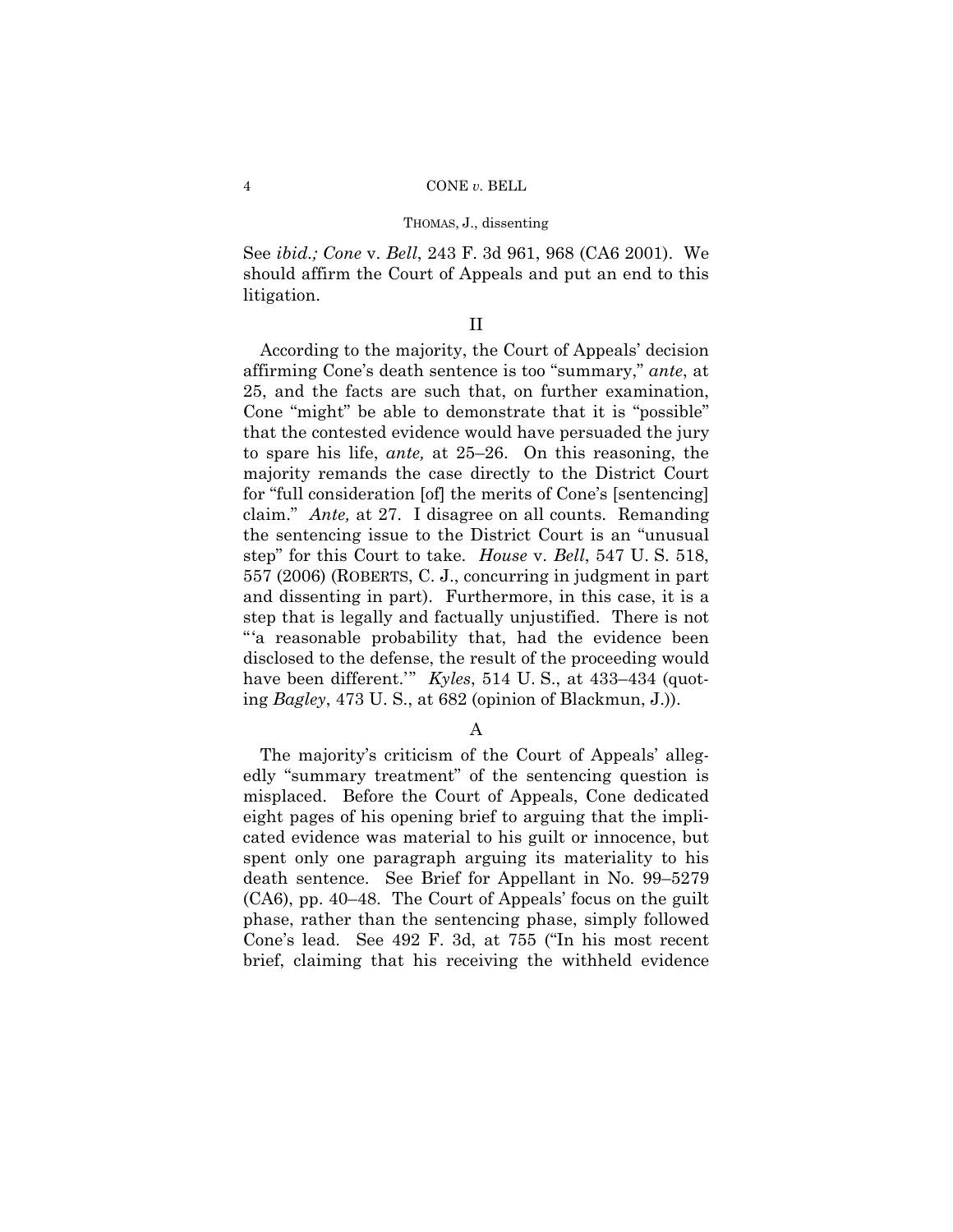would have resulted in a different sentence, Cone has made only conclusory arguments").<sup>3</sup> There is nothing defective about a judicial decision that summarily rejects an abbreviated legal argument, especially where, as here, the burden of proving the materiality of the contested evidence was on Cone.4

B

 In remanding this matter to the District Court, the majority makes two critical errors—one legal and one factual—that leave the false impression that Cone's *Brady*  claim has a chance of success. First, the majority states that "[i]t is *possible* that the suppressed evidence" may have convinced the jury that Cone's substance abuse played a mitigating role in his crime and "[t]he evidence *might* also have rebutted the State's suggestion" that Cone's experts were inaccurately depicting the depth of his drug-induced impairment. *Ante*, at 26 (emphasis added); see also *ante,* at 26–27 (remanding "[b]ecause the evidence suppressed at Cone's trial *may well have been* material to the jury's assessment of the proper punishment in this case" (emphasis added)). But, as the majority implicitly

<sup>3</sup>The assertion by the majority, *ante*, at 26, n. 19, and JUSTICE ALITO, *ante*, at 8 (opinion concurring in part and dissenting in part), that the Court of Appeals did not address the merits of the sentencing issue at all is flatly wrong. See 492 F. 3d, at 757 (rejecting Cone's *Brady* claim because the proffered evidence would not have altered the jury's conclusion "that Cone's prior drug use did not vitiate his specific intent to murder his victims *and did not mitigate his culpability sufficient to avoid the death sentence*" (emphasis added)).<br><sup>4</sup>The majority does not attempt to justify its remand by contending

that it is necessary because the record is insufficient to decide the claim. Nor could it persuasively contend a remand is necessary so that the District Court can hold an evidentiary hearing. Such a hearing would shed no additional light on the trial proceedings or the relative impeachment value of the withheld documents. Cone himself agrees that "this Court should resolve the merits of [his] *Brady* claim." Reply Brief for Petitioner 24; see also Brief for Respondent 26–27.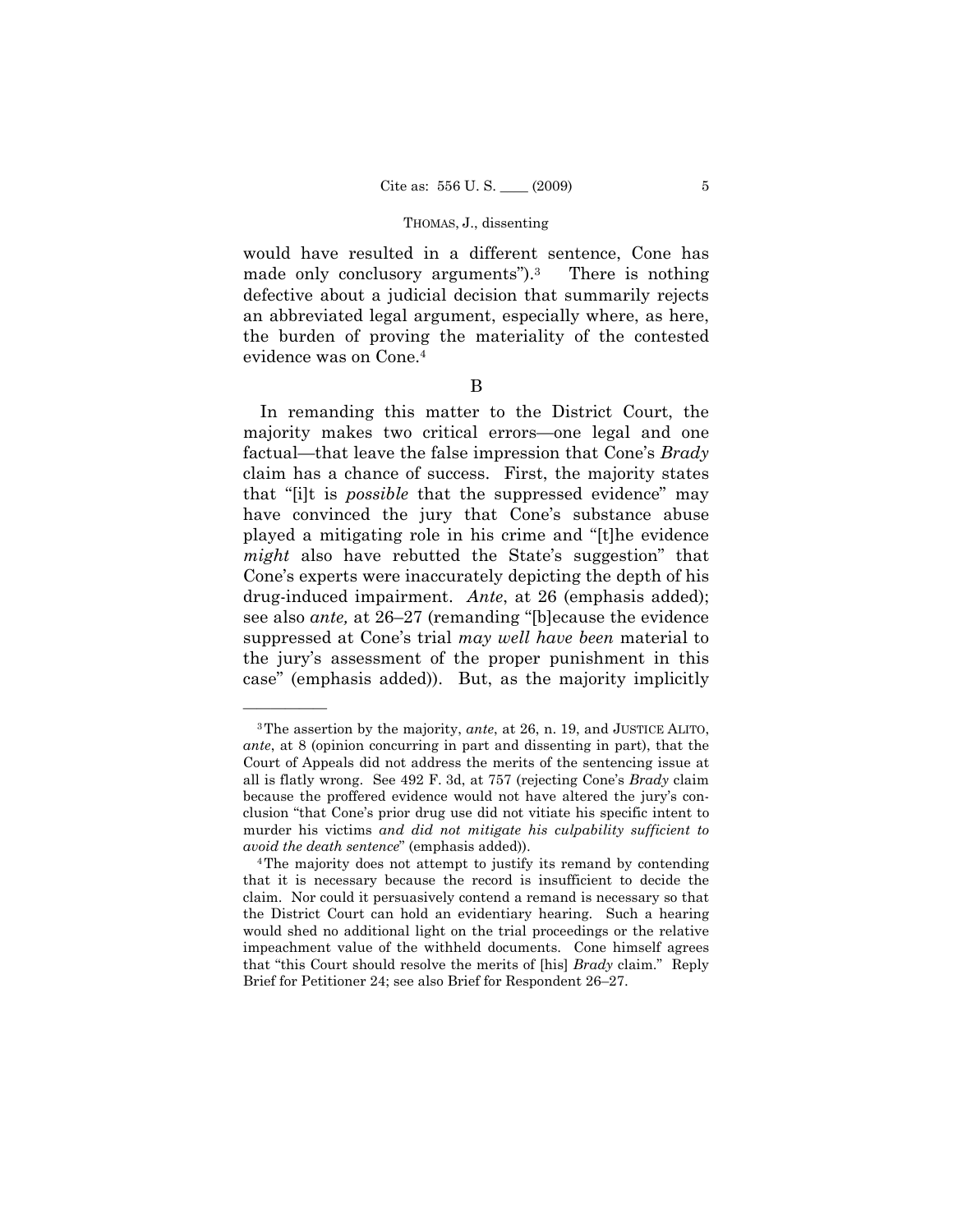acknowledges, see *ante*, at 26, n. 19, this is not the correct legal test for evaluating a *Brady* claim: "The mere possibility that an item of undisclosed information *might* have helped the defense, or *might* have affected the outcome of the trial, does not establish 'materiality' in the constitutional sense." *United States* v. *Agurs*, 427 U. S. 97, 109– 110 (1976) (emphasis added).

 Rather, this Court has made clear that the legal standard for adjudicating such a claim is whether there is a "reasonable probability" that the jury would have been persuaded by the allegedly withheld evidence. *Kyles*, *supra*, at 435; *Bagley*, *supra*, at 682 (opinion of Blackmun, J.). It simply is not sufficient, therefore, to claim that "there is a reasonable *possibility* that . . . testimony might have produced a different result .... [P]etitioner's burden is to establish a reasonable *probability* of a different result." *Strickler* v. *Greene*, 527 U. S. 263, 291 (1999) (emphasis in original). To satisfy the "reasonable probability" standard, Cone must show that "the favorable evidence could reasonably be taken to put the whole case in such a different light as to undermine confidence" in the jury's sentencing determination. *Kyles*, *supra*, at 435. The Court must view the record "as a whole," *Sawyer* v. *Whitley*, 505 U. S. 333, 374 (1992) (STEVENS, J., concurring in judgment), and determine whether the absence of the disclosure prevented Cone from receiving "'a trial resulting in a [sentence] worthy of confidence.'" *Strickler*, *supra*, at 290 (quoting *Kyles*, 514 U. S., at 434).

 In the context of this case, for Cone to establish "'a reasonable probability that, had the evidence been disclosed to the defense, the result of the [sentencing] proceeding would have been different,'" *id*., at 435, he must not only demonstrate that the withheld evidence would have established that he was substantially impaired as a result of drug abuse or withdrawal; Cone also must establish that the addition of the allegedly withheld evidence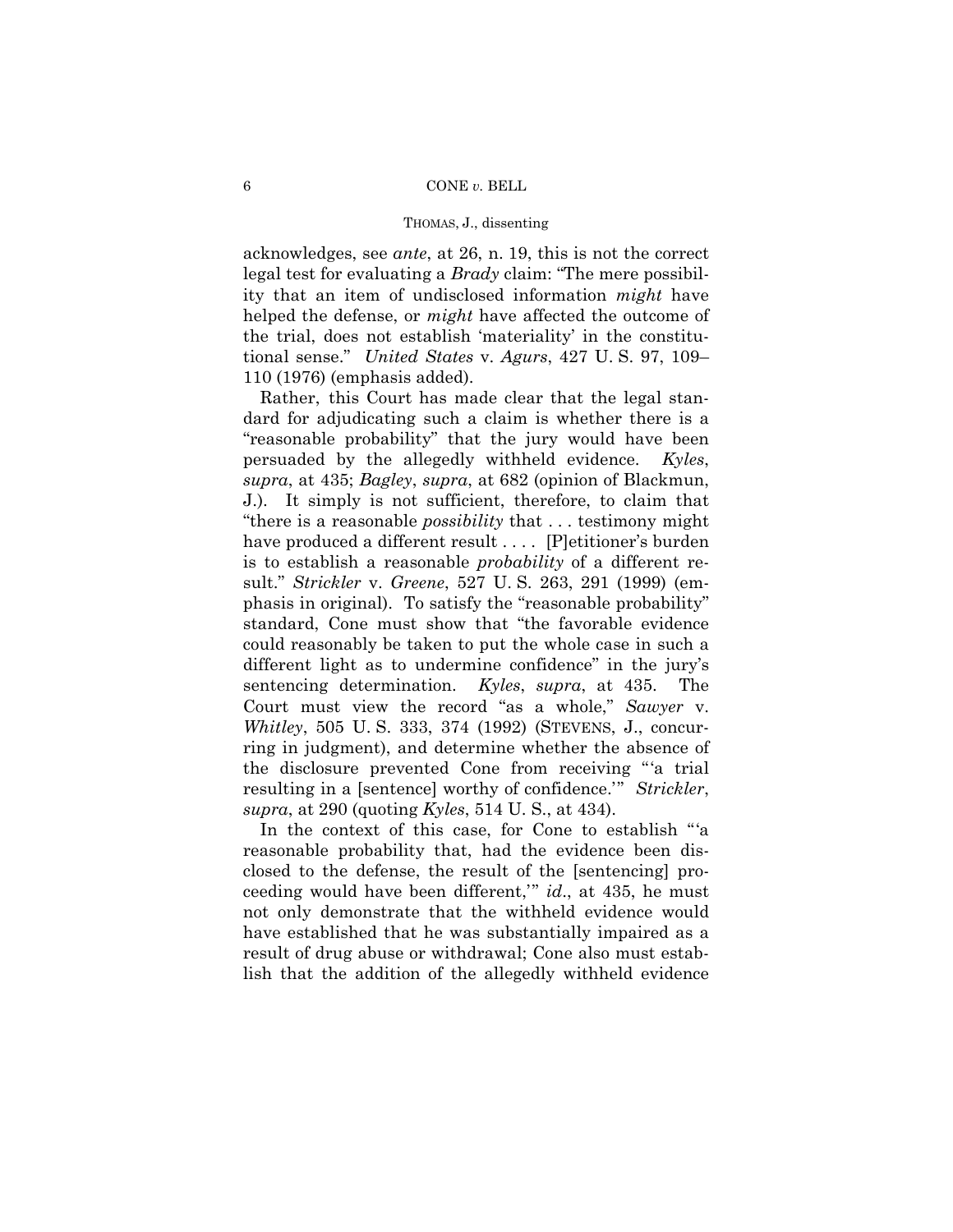ultimately would have led the jury to conclude that any mitigating factors (including substantial impairment) outweighed all of the established aggravating factors. See Tenn. Code Ann. §39–2-203(g).5

 Second, the majority incorrectly claims that to prevail on his *Brady* claim, Cone must demonstrate simply that the withheld evidence supported the inference that he "was impaired by his use of drugs around the time his crimes were committed." See *ante*, at 21. This is factually inaccurate because there was already significant evidence of Cone's drug use at trial. To establish that the allegedly withheld evidence would reasonably have had any impact on his case, Cone must instead show that the evidence would have supported his claim of *substantial* mental impairment from drug use.

 There was extensive evidence at trial that supported the inference that Cone was not only a longstanding drug user, but that he was in fact using drugs at the time of his crimes. The State itself presented significant evidence on this point. For example, it presented proof that officers found marijuana cigarette butts, empty drug vials, and loose syringes in the car that Cone abandoned immediately after the jewelry store robbery. Tr. 1505–1509 (Apr. 19, 1982). The State also did not challenge testimony from Cone's mother that Cone used drugs. *Id*., at 1647, 1648– 1653 (Apr. 20, 1982). And, most tellingly, the State introduced evidence that Cone was abusing three drugs—

<sup>5</sup>The majority asserts that the standard under Tennessee law for demonstrating mental defect or intoxication as a mitigating factor at sentencing is "far lesser" than the standard for demonstrating insanity in the guilt phase of a criminal trial. *Ante*, at 25. But the mitigating factor still requires a showing that Cone's mental capacity was "substantially impaired" as a result of mental defect. Tenn. Code Ann. §39–  $2-203(j)(8)$ . In any event, the only authority cited by the majority for its assertion that the standard is "far" lesser than that for insanity is JUSTICE STEVENS' lone dissent in a prior appeal in this case. *Ante*, at 25.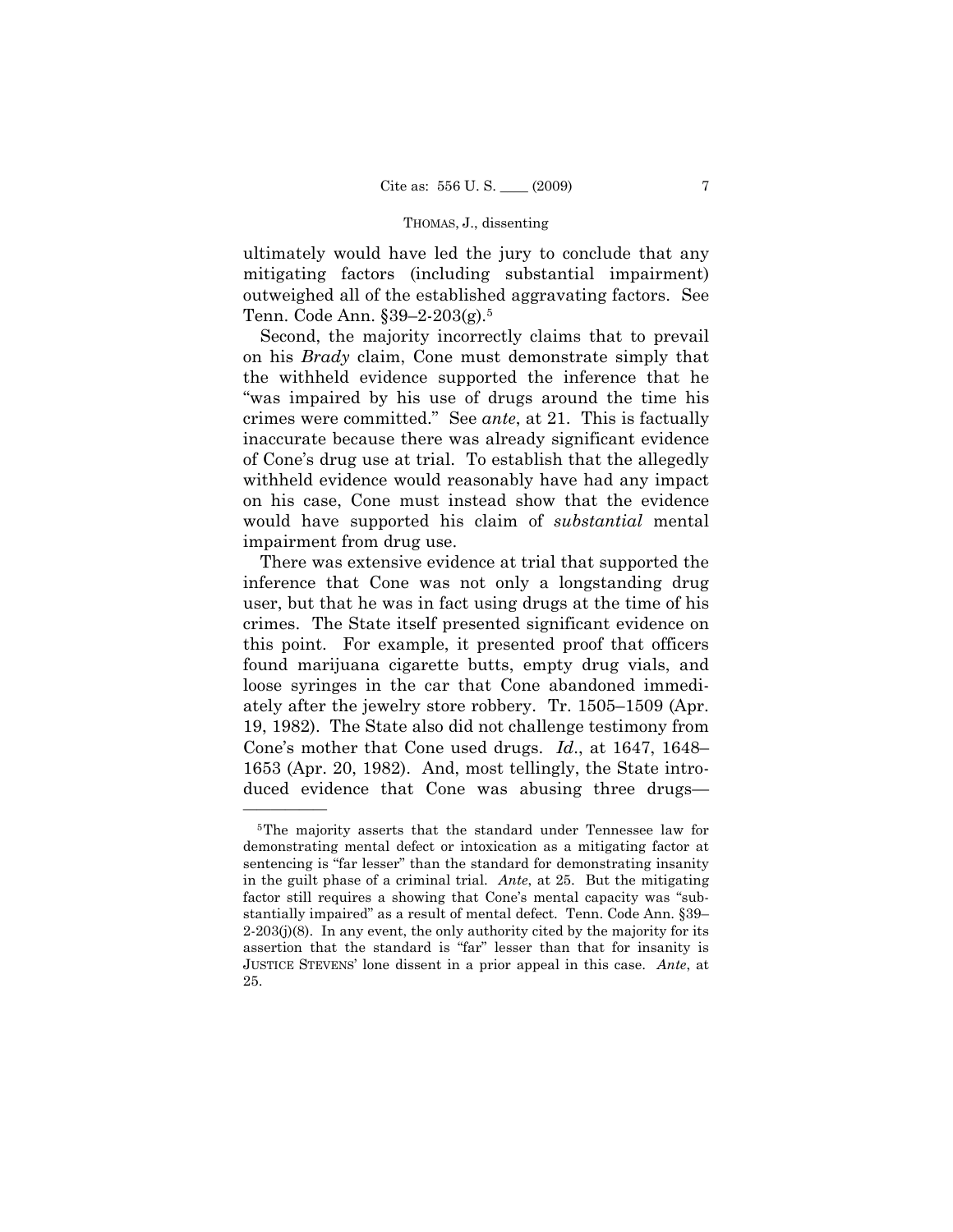cocaine, Dilaudid, and Demerol—at the time of his arrest and was suffering "slight withdrawal symptoms" from them. *Id.*, at 1915–1916, 1920 (Apr. 22, 1982). As the Court of Appeals explained, "[i]t would not have been news to the jurors, that Cone was a 'drug user.'" 492 F. 3d, at 757.6

 In contrast, what *was* contested by the State during trial was Cone's defense that his drug use was so significant that it caused him to suffer from extreme amphetamine psychosis at the time of the murders. One of Cone's expert witnesses, a neuropharmacologist, testified that by the summer of 1980, when the crimes occurred, Cone was ingesting "ferociously large doses" of drugs and that his increasing tolerance and use of amphetamines caused a chronic amphetamine psychosis. Tr. 1736–1737, 1744– 1747, 1758–1759 (Apr. 21, 1982). The expert further testified that if a person with chronic amphetamine psychosis were to go into withdrawal, he could suffer extreme mood swings, "a crashing depression," and a state of weakness so severe that "he could barely lift himself." *Id*., at 1857–1859. In this expert's view, these symptoms could cause a person to "lose his mind." *Id*., at 1859.

The State contradicted that testimony with significant

<sup>&</sup>lt;sup>6</sup>Although there were two occasions during closing arguments where prosecutors intimated that Cone was not a drug user, see Tr. 2014– 2015, 2068 (Apr. 22, 1982), the State's argument otherwise consistently focused on the real issue in the case: that Cone was not so significantly affected by his drug use around the time of his crimes that he was "out of his mind" or "drug crazy" during the critical days of August 1980. See *id*., at 2023–2024, 2071–2084. The majority's focus on two brief excerpts from the State's closing argument fails to faithfully view the record "as a whole" for purposes of a *Brady* analysis. See *Sawyer* v. *Whitley*, 505 U. S. 333, 374 (1992) (STEVENS, J., concurring in judgment); see also *Strickler* v. *Greene,* 527 U. S. 263, 290–291 (1999) (finding no reasonable probability of a different result even when prosecutor's closing argument relied on testimony that could have been impeached by withheld material).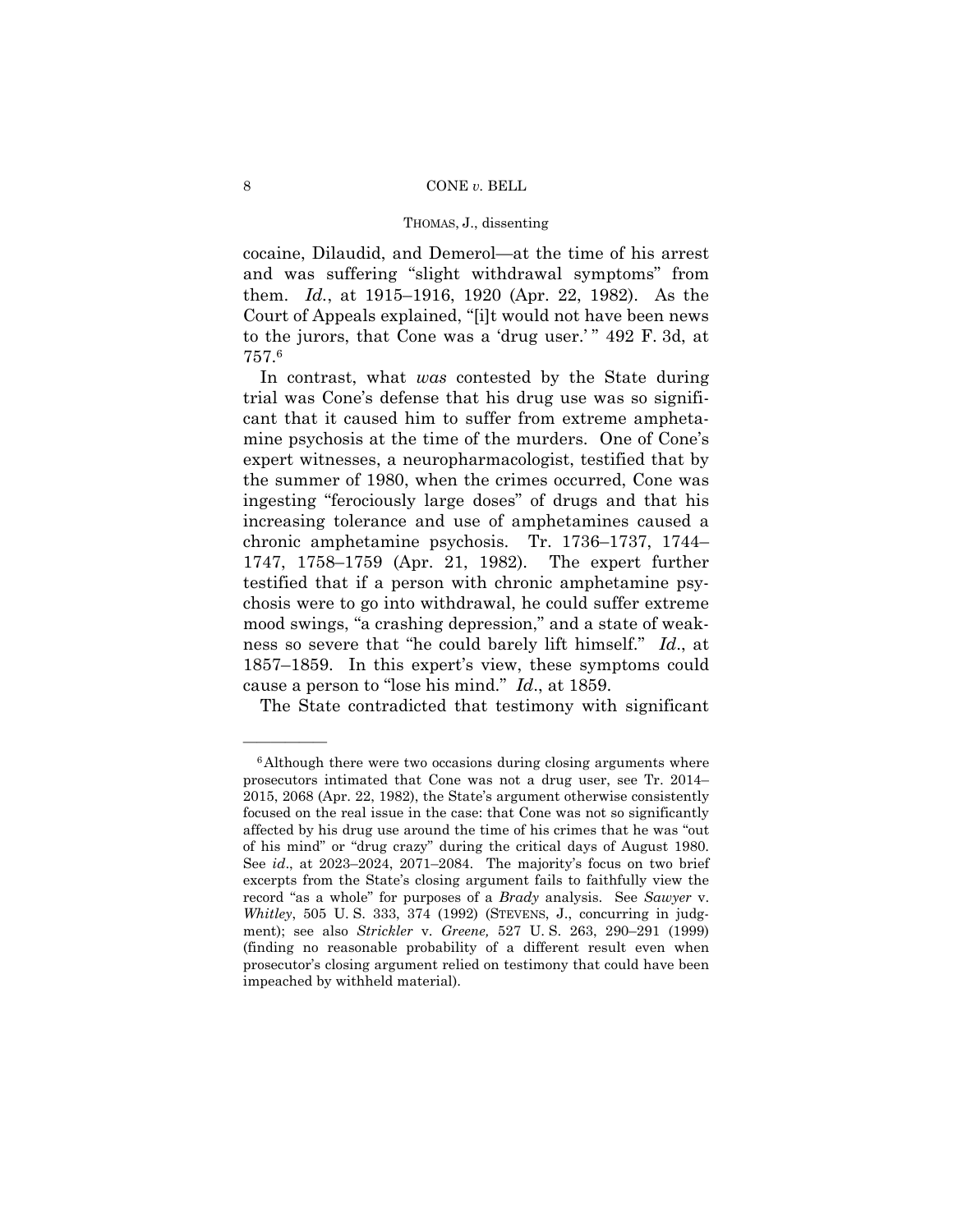evidence that Cone did not act like someone who was "out of his mind" during the commission of his crimes. Rather, the State argued, Cone behaved rationally during his initial Tennessee robbery, his subsequent escape, his flight from Tennessee to Florida after the Todd murders, his Florida robbery, and his subsequent arrest. See, *e.g., id.,* at 2074–2084 (Apr. 22, 1982). To substantiate this argument, the State called FBI Special Agent Eugene Flynn to the stand. Agent Flynn testified that, when captured, Cone coherently detailed his travel from Tennessee to Florida, explained his efforts to evade detection by shaving his beard and buying new clothes, and initiated negotiations for a plea bargain. *Id*., at 1918–1921. The State also presented testimony from a friend of Cone's, Ilene Blankman, that she saw no indication that Cone was under the influence of drugs or severe withdrawal in the days immediately following the murder of the Todds. *Id.,* at 1875–1876, 1882–1883 (Apr. 21, 1982).

 Viewing the record as a whole, then, it is apparent that the contested issue at trial and sentencing was not whether Cone used drugs, but rather the quantity of Cone's drug use and its effect on his mental state. Only if the evidence allegedly withheld from Cone was relevant to *this* question whether Cone suffered from extreme amphetamine psychosis or other substantial impairment would the evidence have been exculpatory for purposes of *Brady*. See Order Denying Motion for Evidentiary Hearing and Order of Partial Dismissal, *Cone* v. *Bell*, No. 97– 2312–M1/A (WD Tenn., May 15, 1998), App. to Pet. for Cert. 119a, n. 9 (explaining that "the issue at trial was not whether Cone had ever abused any drugs (he clearly had), but whether he was out of his mind on amphetamines at the time of the murders"); Tr. 2115–2116 (Apr. 23, 1982).

# III

With the legal and factual issues correctly framed, it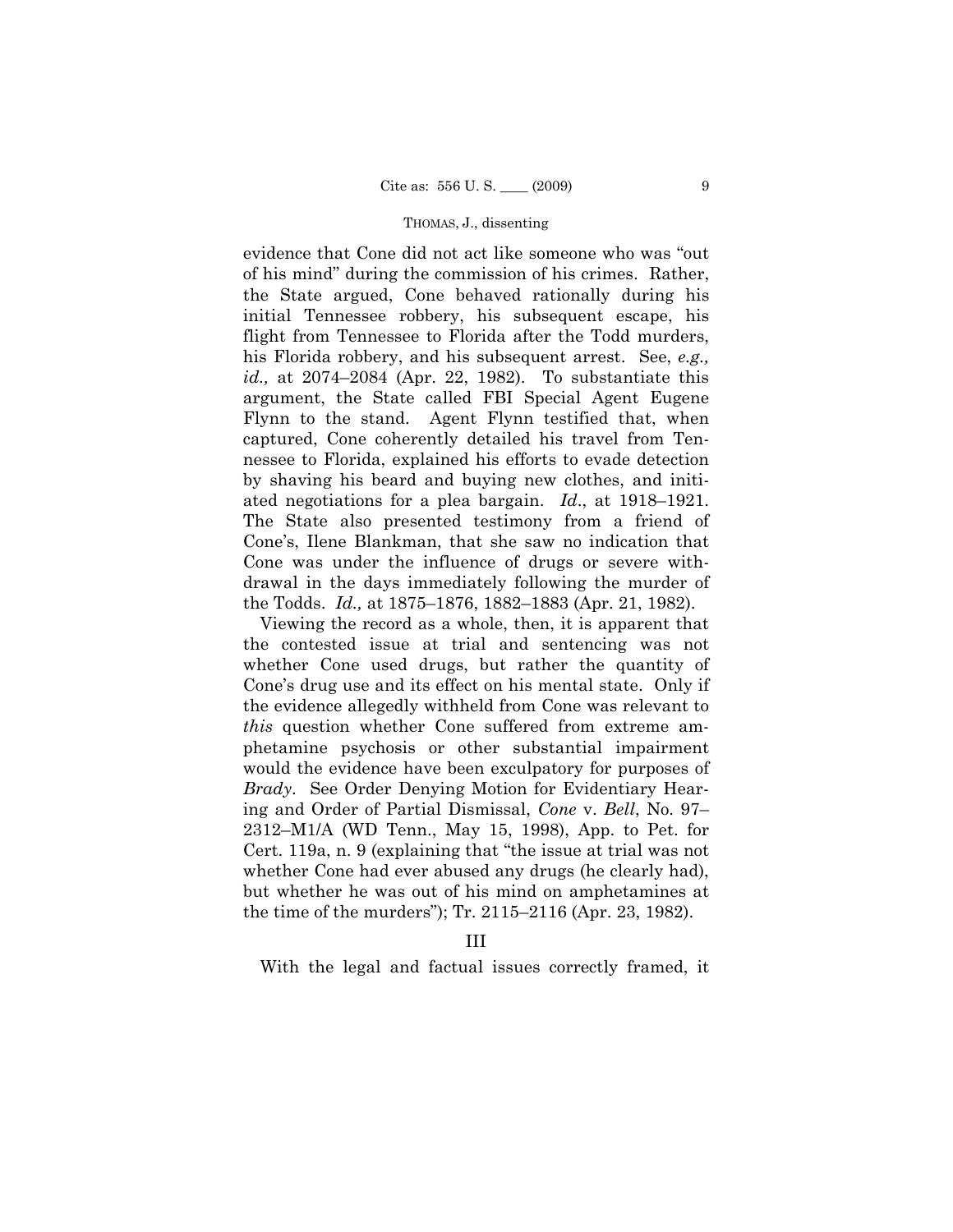becomes clear that Cone cannot establish a reasonable probability that admission of the evidence—viewed either individually or cumulatively—would have caused the jury to alter his sentence.

## A 1

 Cone first argues that he was improperly denied police reports that included witness statements regarding Cone's behavior around the time of his crime spree. The first statement was given by a convenience store employee, Robert McKinney, who saw Cone the day before he robbed the Tennessee jewelry store. When asked whether Cone appeared "to be drunk or high on anything," McKinney answered, "[w]ell he did, he acted real weird . . . he just wandered around the store." App. 49. But McKinney subsequently clarified that Cone "didn't sound drunk" and that the reason Cone attracted his attention was because he "wasn't acting like a regular customer"; he was "just kinda wandering" around the store. Motion to Expand the Record in No. 97–2312–M1 (WD Tenn.), Exh. 2, pp. 3, 4. Contrary to the majority's assertion, this interview is not convincing evidence "that Cone appeared to be 'drunk or high'" when McKinney saw him. *Ante*, at 21. McKinney's clarification that he had characterized Cone's behavior as "weird" because Cone appeared to be killing time rather than acting like a normal shopper undermines the implication of McKinney's earlier statement that Cone looked "weird" because he might have been drunk or on drugs. Thus, there is little chance that McKinney's statement would have provided any significant additional evidence that Cone was using drugs, let alone provide sentencechanging evidence that he was substantially impaired due to amphetamine psychosis.

 The second statement was given by Charles and Debbie Slaughter, who both witnessed Cone fleeing from police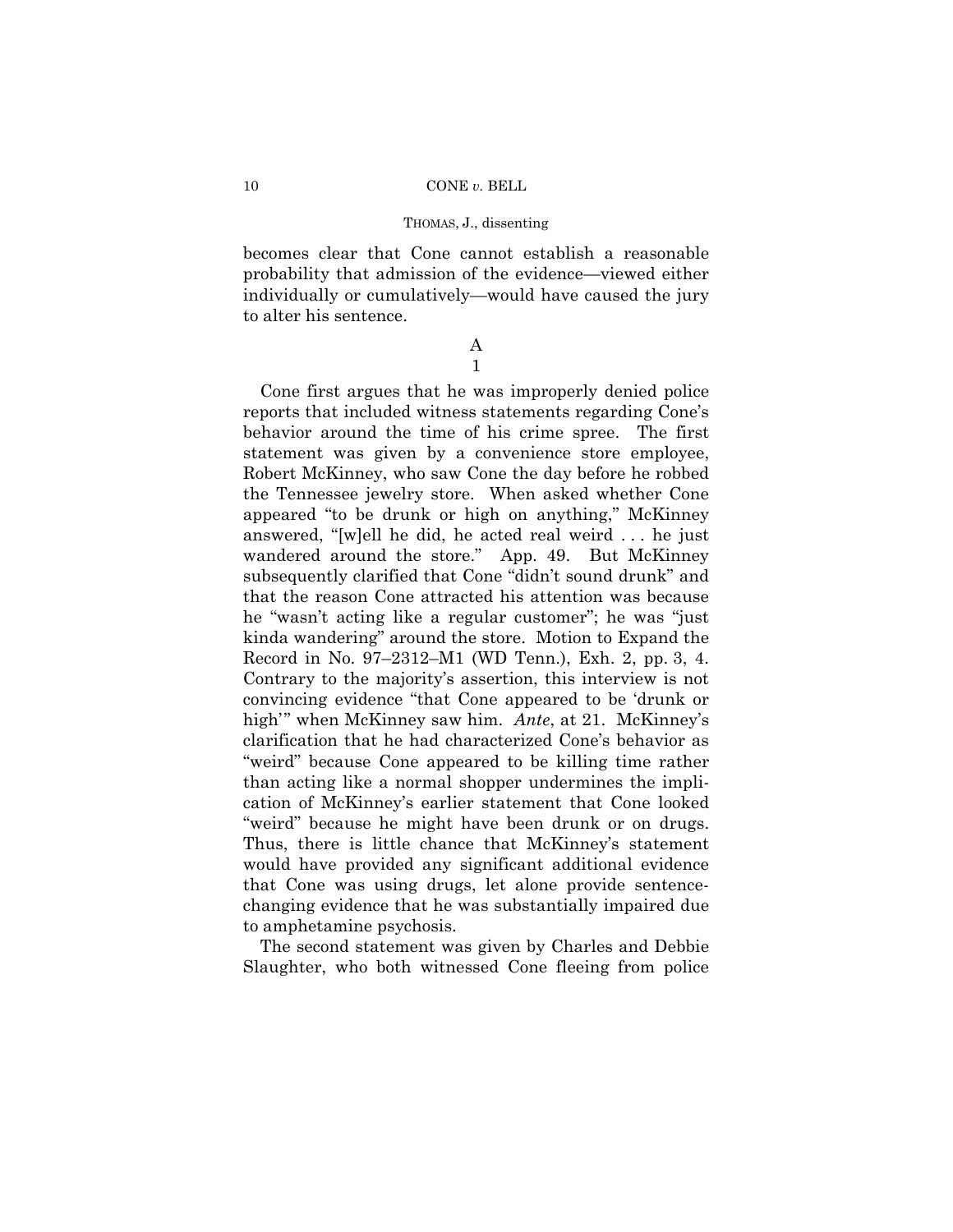after the jewelry store robbery and reportedly told police that he looked "wild eyed." App. 50. Cone had just robbed a jewelry store, shot a police officer and a bystander, and was still fleeing from police when seen by the Slaughters. It is thus unlikely that their observation of a "wild eyed" man would have been interpreted by the jury to mean that Cone "was suffering from chronic amphetamine psychosis at the time of the crimes," *ante*, at 21, n. 16, rather than to mean that Cone looked like a man on the run.

 The third statement is contained in a police report authored by an officer who helped apprehend Cone after the Florida drugstore robbery. He reported that he saw a suspect "at the rear of Sambos restaurant. Subject was observed to be looking about in a frenzied manner and also appeared to be looking for a place to run." App. 53. Nothing in this police report either connects Cone to drug use or appears otherwise capable of altering the jury's understanding of Cone's mental state at the time of the crimes. It certainly makes perfect sense that Cone was "looking about in a frenzied manner," *ibid.;* he had just robbed a drugstore and was about to engage in a gun battle with police in order to evade arrest. The police officer's description of Cone's appearance under these circumstances thus does not "undermine confidence" in Cone's sentence. *Kyles*, 514 U. S., at 435.

2

 The next category of documents that Cone relies upon to establish his *Brady* claim are police bulletins. Some of the bulletins were sent by Memphis Police Sergeant Roby to neighboring jurisdictions on the day of the Todd murders and the day after. The bulletins sought Cone's apprehension and alternatively described him as a "drug user" or a "heavy drug user." App. 55–58. Cone asserts that he could have used these bulletins to impeach Sergeant Roby's trial testimony that the sergeant did not see any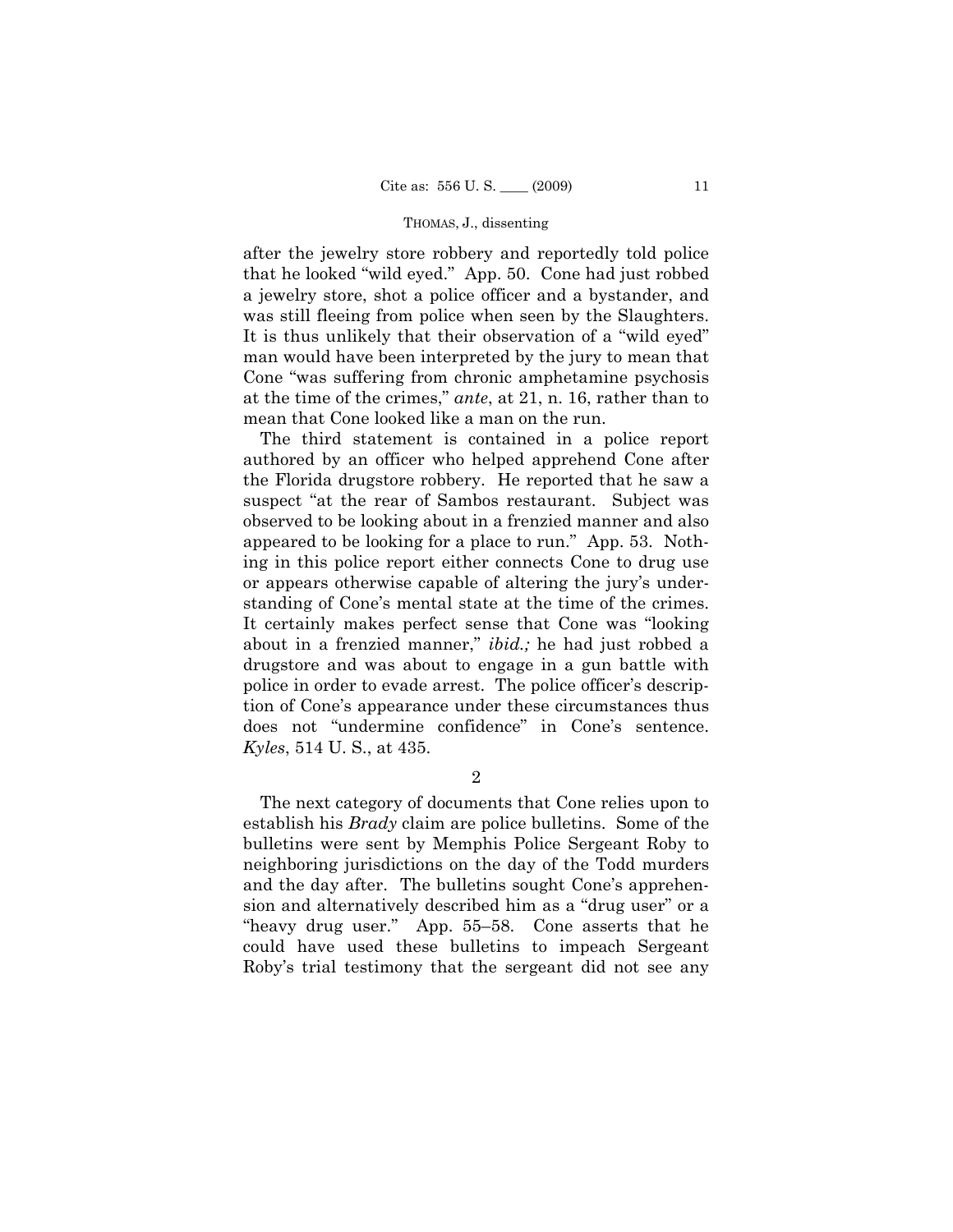### 12 CONE *v.* BELL

### THOMAS, J., dissenting

track marks when visiting Cone in jail a week later. Tr. 1939 (Apr. 22, 1982). Cone's reasoning is faulty for two key reasons. First, Sergeant Roby never testified that Cone was not a drug user. His only trial testimony on this point was simply that he observed no "needle marks" on Cone's arm when taking hair samples from him a few days after Cone's apprehension. *Ibid.* Second, the bulletins establish only "that the police were initially cautious regarding the characteristics of a person who had committed several heinous crimes." App. to Pet. for Cert. 119a, n. 9. The bulletins would not have tended to prove that the fugitive Cone was, in fact, a heavy drug user—let alone "out of his mind" or otherwise substantially impaired due to amphetamine psychosis—at the time of his crimes.7

3

 Cone also argues that material was withheld that could have been used to impeach Ilene Blankman's testimony that Cone did not appear to be high or in withdrawal when she helped him obtain a Florida driver's license during his efforts to evade arrest in Florida. Tr. 1875–1882 (Apr. 21, 1982). But he again fails to meet the standard for exculpatory evidence set by *Brady*.

 Cone first points to police notes of a pre-trial interview with Blankman, which did not reflect the statement she gave at trial that she saw no track marks on Cone's arm. App. 72–73. But Blankman was questioned at trial about

<sup>7</sup>Alert bulletins sent by the FBI similarly identified Cone as a "believed heavy drug user" or a "drug user." App. 62–70. Cone argues that these bulletins could have been used to impeach FBI Agent Flynn's testimony about Cone's arrest in Florida. The bulletins would not have constituted material impeachment evidence, however, for the second reason identified above. In addition, the bulletins would not have contradicted any of FBI Agent Flynn's testimony; he in fact stated at trial that Cone reported using three drugs and was undergoing mild drug withdrawal when he was captured in Florida. Tr. 1915–1916 (Apr. 22, 1982).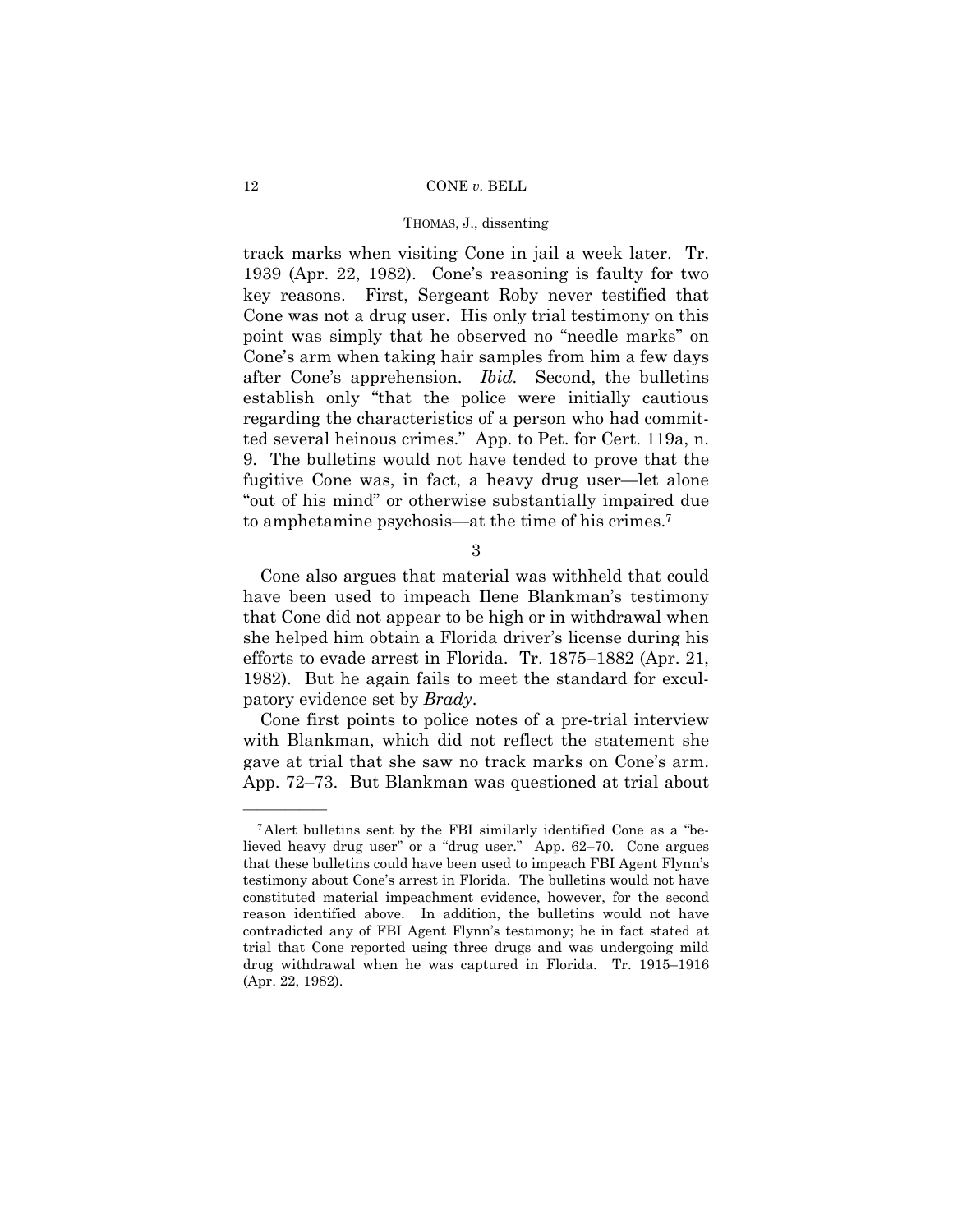her failure to initially disclose this fact to police, Tr. 1903 (Apr. 21, 1982), so the jury was fully aware of the omission. Disclosure of the original copy of the police notes thus could not have had any material effect on the jury's deliberations. Moreover, the missing notes also recorded a damning statement by Blankman that Cone "never used drugs around" her and she "never saw Cone with drug paraphernalia." App. 73. Thus, it is difficult to accept Cone's argument that he would have benefited from the introduction of notes from Blackman's pretrial interview. If anything, these police notes would have undermined his mitigation argument.

 Cone next relies on a report that describes a woman's confrontation with the prosecution team and Blankman at a restaurant during trial. During the encounter, the woman accused Blankman of lying on the stand in order to frame Cone for the murders. *Id.,* at 74–75. The report indicates that the prosecutors politely declined the woman's numerous attempts to discuss the merits of the case and that Blankman said nothing. *Id.,* at 75. Nothing about this encounter raises doubts about Blankman's credibility.

 Last, Cone points to "correspondence in the district attorney's files suggest[ing] that the prosecution had been unusually solicitous of [Blankman's] testimony." Brief for Petitioner 45. But the correspondence was completely innocuous. One of the notes, sent in response to Blankman's request for a copy of her prior statement, expressed to Blankman that her "cooperation in this particular matter is appreciated." App. 76. The prosecutor then sent a letter to confirm that Blankman would testify at trial. *Id.*, at 77. And finally, after trial, the prosecutor sent a note to inform Blankman of the verdict and indicate that they "certainly appreciate[d] [her] cooperation with [them] in the trial of Gary Bradford Cone." *Id.,* at 78. There is nothing about these notes that "tend[s] to prove any fact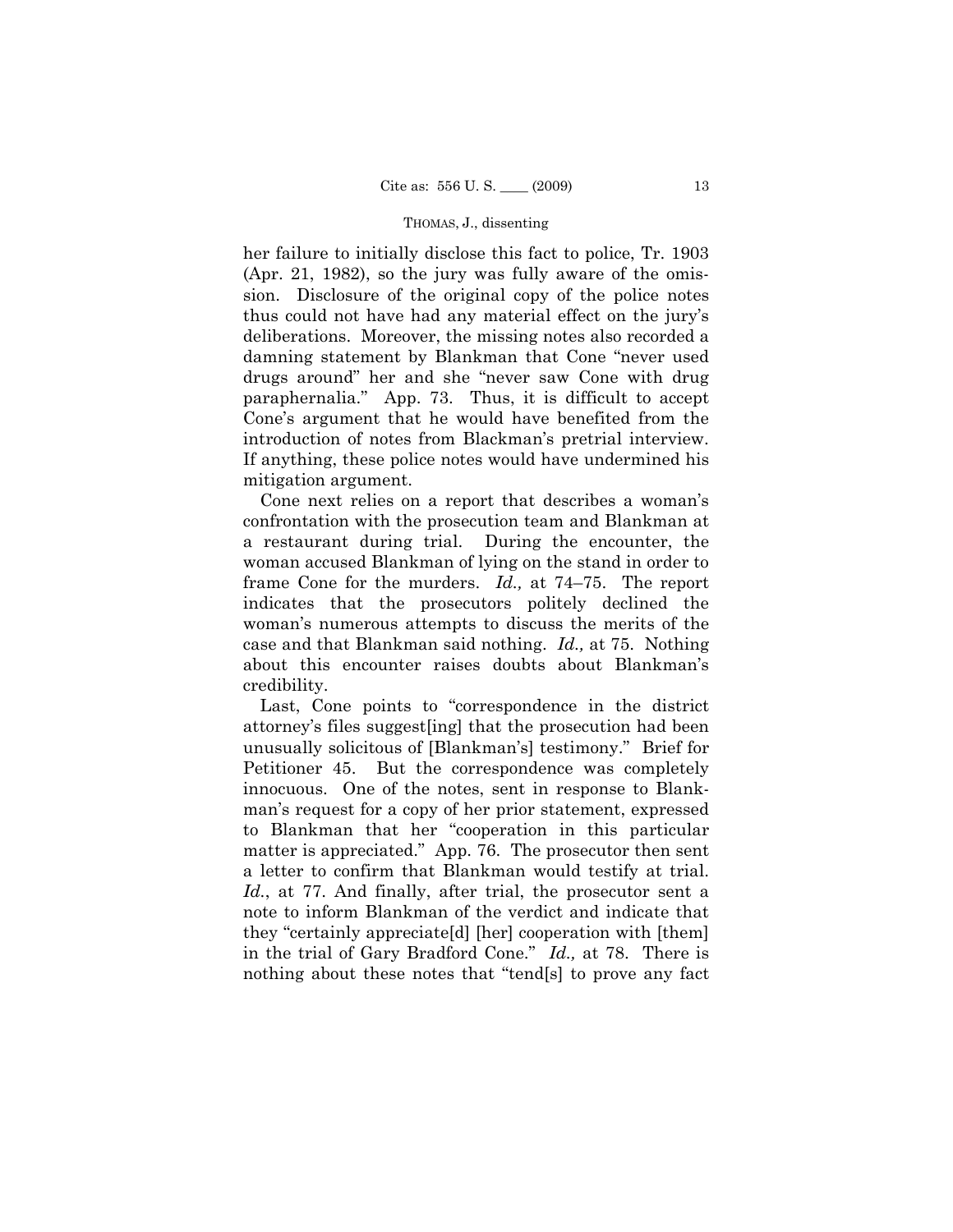that is both favorable to Cone and material to his guilt or punishment." App. to Pet. for Cert. 116a.

## B

 Viewing the record as a whole, Cone has not come close to demonstrating that there is a "reasonable probability" that the withheld evidence, analyzed individually or cumulatively, would have changed the result of his sentencing. Much of the impeachment evidence identified by Cone is of no probative value whatsoever. The police bulletins do not contradict any of the trial testimony; the restaurant encounter was innocuous; and the correspondence sent by prosecutors to Blankman does not undermine her testimony or call Cone's mental state into doubt. If the remaining evidence has any value to Cone, it is marginal at best. There was testimony that Blankman did not initially tell police that Cone lacked track marks. See Tr. 1903 (Apr. 21, 1982). McKinney clarified in his statement that Cone's activity in the store was consistent with a person killing time, not the use of drugs or alcohol. And the behavior described by the Slaughters and the Florida police officer is more naturally attributable to the circumstances of Cone's flight from the police than to any inference that Cone was "out of his mind" or otherwise substantially impaired due to amphetamine psychosis.

 Countering the trivial value of the alleged *Brady* material is the clear and overwhelming evidence that during Cone's crime spree, he was neither sufficiently insane to avoid a conviction of murder nor substantially impaired by his drug use or withdrawal-related psychosis. There was substantial evidence that Cone carefully planned the jewelry store robbery and was calm in carrying it out, Tr. at 974–976, 1014 (Apr. 16, 1982), 1350–1352 (Apr. 17, 1982), 1501 (Apr. 19, 1982), 2075 (Apr. 22, 1982); that he successfully eluded police after engaging them in a shootout, *id.*, at 1053–1064 (Apr. 16, 1982); that, after hiding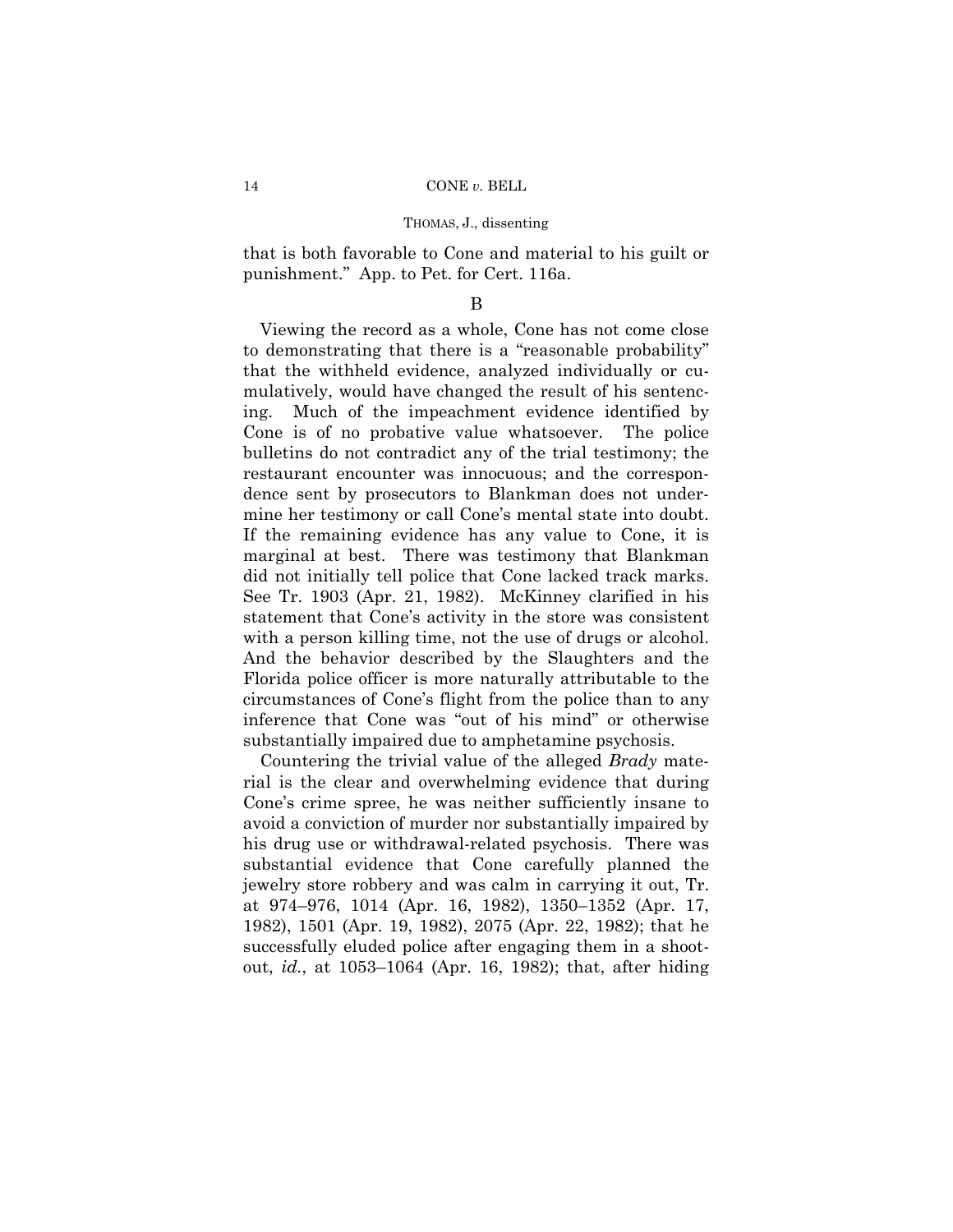overnight, he concocted a ruse to try to gain illegal entry to a residence, *id.*, at 1205–1208 (Apr. 17, 1982); that he murdered the Todds after they declined to cooperate with his efforts to further elude police, *id*., at 1681 (Apr. 20, 1982); that he took steps to change his appearance at the Todd residence and then successfully fled to Florida, *id.*, at 1918–1919 (Apr. 22, 1982); that he arrived in Florida exhibiting no signs of drug use or severe withdrawal, *id.*, at 1875–1882 (Apr. 21, 1982); that he obtained false identification in a further effort to avoid apprehension, *id.*, at 1881–1882, and that he denied any memory lapses and described undergoing only minor drug withdrawal when police arrested him, *id.*, at 1919–1920 (Apr. 22, 1982). Given this wealth of evidence, there is no "reasonable probability" that the jury would have found that Cone was entitled to the substantial impairment mitigator had the evidence he seeks been made available to him.

 And even if Cone could have presented this evidence to the jury at sentencing and established an entitlement to this mitigator, he still has not demonstrated a reasonable probability that it would have outweighed all of the aggravating factors supporting the jury's death sentence. See *id.,* at 2151–2154 (Apr. 23, 1982). In its decision on direct appeal, the Tennessee Supreme Court was well aware of the evidence regarding the "degree and extent of [Cone's] drug abuse." *Cone*, 665 S. W. 2d, at 90. As part of its required independent review of whether the mitigation evidence was sufficiently substantial to outweigh the aggravating factors, see Tenn. Code Ann. §39–2-205, the Tennessee court nevertheless concluded that the sentence was "not in any way disproportionate under all of the circumstances, including the brutal murders of two elderly defenseless persons by an escaping armed robber who had terrorized a residential neighborhood for twenty-four hours." 665 S. W. 2d, at 95–96. None of Cone's proffered evidence places that conclusion, made by both the jury and